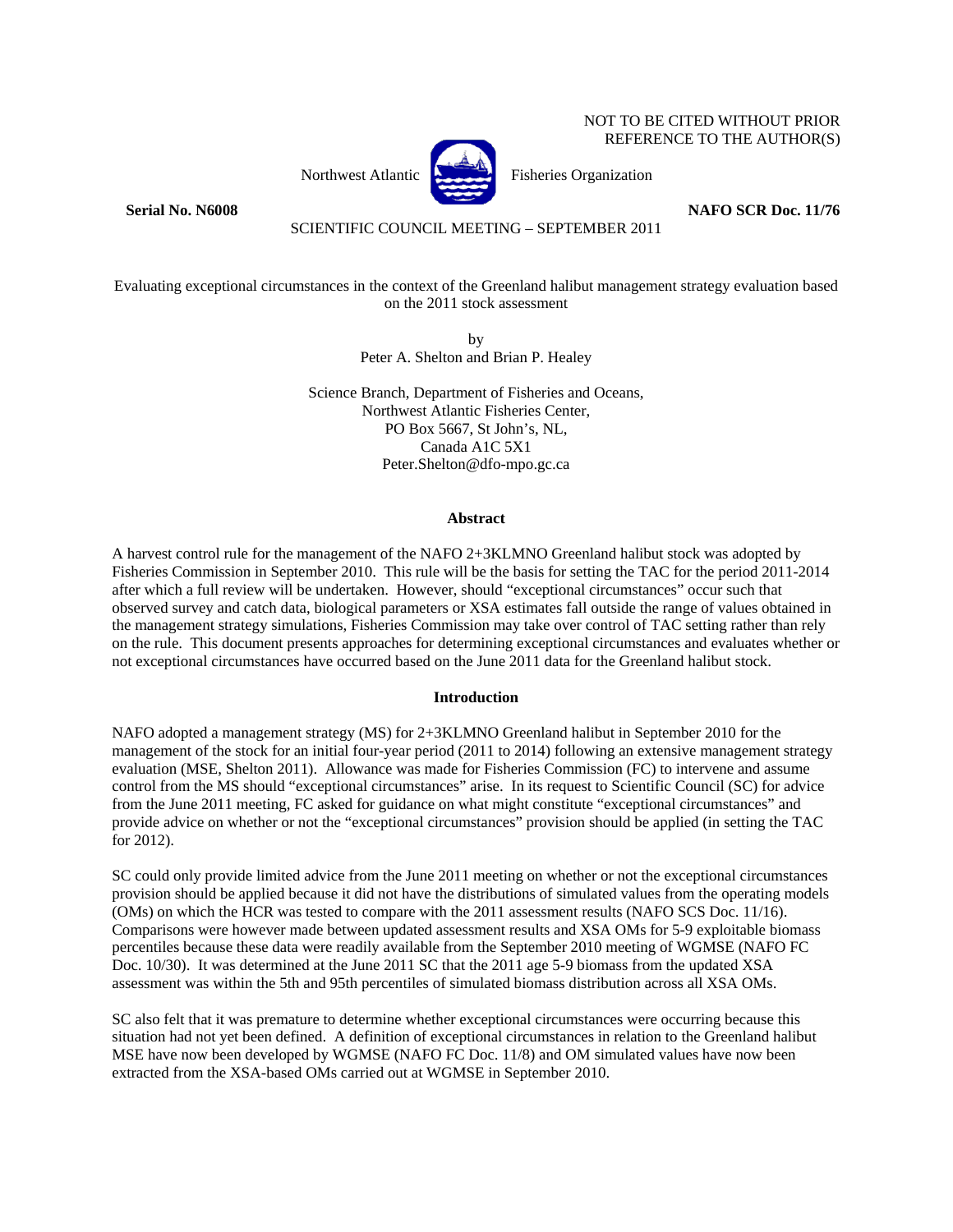Primary indicators are the surveys and the catches (NAFO/FC Doc. 11/8). There is concern when the observed values are outside the range tested in the MSE. The 90% probability interval from the MSE could be considered as a reference. This means that there would be concern if the observed values are below the 5th percentile or above the 95th percentile of MSE simulated values for that year. It is not specifically stated in Annex 4 whether this comparison should be OM by OM or all OMs combined. We suggest that at present this should minimally be done for the CAV XSA OM and SCAA0 OM as well as for all XSA OMs combined and all SCAA OMs combined. SC should give more consideration at the June 2012 meeting on whether this is the right way to do it or if the comparison should be made for each OM separately as was done in evaluating the performance statistics at WGMSE in September 2010 (NAFO/FC Doc. 10/30).

Secondary indicators are data gaps, biological parameters, recruitment, fishing mortality and exploitable biomass (NAFO/FC Doc. 11/8). For recruitment, fishing mortality and exploitable biomass, the comparison should be between the same model (OM) used in the MSE and the model used in the assessment (CAV XSA). This poses a problem because we do not have an update of the SCAA0 assessment for 2011 corresponding to the base case SCAA0 OM.

Information for the above indicators is provided in this WP with the exception of data gaps. With regard to data gaps, what constitutes exceptional circumstances needs to be made more implicit than what is currently available in Annex 4 of the September 2011 WGMSE Report (NAFO/FC Doc. 11/8; e.g. would we still be happy if two surveys were missing in the same year?). We propose that multiple surveys missing in the same year or a single survey missing in consecutive years may constitute exceptional circumstances. The rationale for this proposed criterion is that only single year - single survey data gaps were included in the MSE simulations to test the robustness of the management strategy. Specifically, the HCR computations within the MSE considered the Canadian spring 2006 survey and the Canadian fall 2008 survey as missing values.

# **Methods and Results**

This working paper considers whether or not exceptional circumstances pertain in setting the TAC for 2012 based on the management strategy adopted by NAFO. The data evaluated are from the XSA-based MSE results presented at FC WGMSE in September 2010 (NAFO/FC Doc. 10/30). In addition, new information from the June 2011 stock assessment on survey estimates, biological parameters and XSA results (Healey 2011a,b) is taken into account.

# **Comparison of XSA-based MSE values with the 2011 assessment values**

### **Primary indicators**

### *Research vessel surveys*

The percentiles for MSE generated values for survey biomass (mean weight per tow) for the three research vessel surveys for the period 2010 to 2030 are given for the CAV OM in Table 1 and for the all OMs in Table 2. Figs. 1 and 2 compare these distributions for 2010 with the survey 2010 survey estimates (Healey, 2011a). The intersection of the vertical line with the cumulative distribution gives the probability of achieving the observed survey value in the MSE simulation. None of these lines intersect the cumulative distribution below the  $5<sup>th</sup>$  percentile or above the 95<sup>th</sup> percentile, so there is no concern.

### *Catch data*

The percentiles for MSE generated values for commercial catch for the period 2010 to 2030 are given for the CAV OM in Table 3 and for the all OMs in Table 4. Figs. 3 and 4 compare these distributions for 2010-2012 with the observed catch for 2010 and the adopted management strategy harvest control rule generated catches for 2011 and 2012 (Healey, 2011b; Shelton, 2011). The observed 2010 catch is above the MSE simulated distribution for both the CAV OM and all OMs combined. This is a concern and could invalidate the MSE approach and ongoing application of the management strategy. Note that the distribution for 2010 is derived from resampling the TAC overrun multiplier observed between 2004 and 2009 (average of 1.33x) and applying this to the 16kt TAC for 2011. SC estimates that the TAC in 2011 was overrun by a factor of 1.64x (Healey 2011b).

### **Secondary indicators**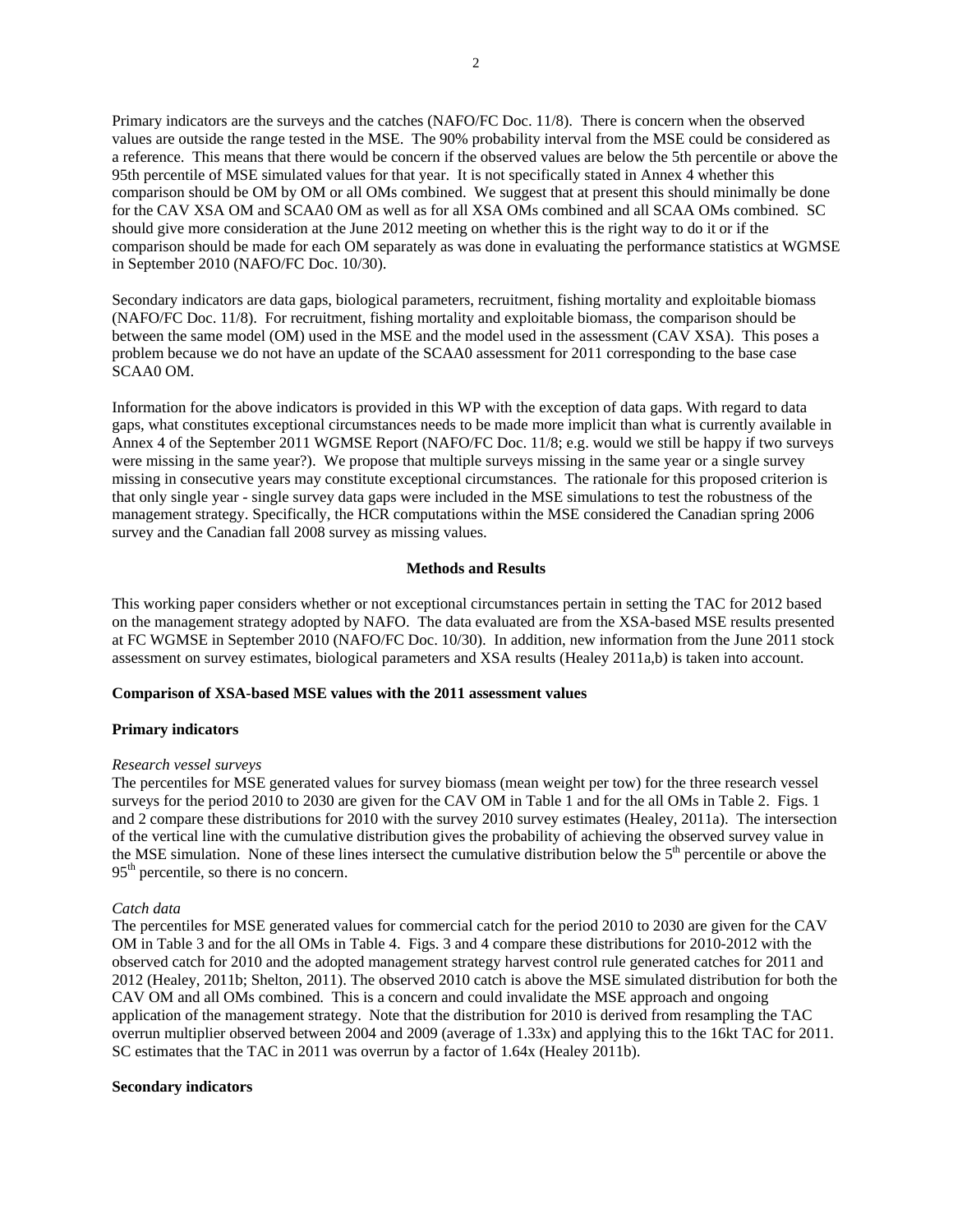#### *Data gaps*

There have been no recent data gaps in the survey.

#### *Biological parameters*

The information on biological parameters (weights and maturities; Healey 2011b) is consistent with the range of 2010 and 2011 values simulated in the MSE. No new information on natural mortality is available.

# *Recruitment*

The percentiles for projected recruitment for the XSA based CAV OM are given in Table 5 and the cumulative curve for 2010 together with the 2010 estimate from the 2011 assessment (Healey, 2011b) are plotted in Fig. 5. Estimated recruitment is within the empirical 90% CI, so there is no concern.

### *Fishing mortality*

The percentiles for projected fishing mortality (average 5-10) for the XSA based CAV OM are given in Table 6 and the cumulative curve for 2010 together with the 2010 estimate from the 2011 assessment (Healey, 2011b) are plotted in Fig. 6. The assessment estimate is at the  $98<sup>th</sup>$  percentile of the OM distribution, which is a concern. This high F is a result of the 1.64x TAC overrun in 2010.

#### *Exploitable biomass*

The percentiles for projected exploitable biomass for the XSA based CAV OM are given in Table 7 and the cumulative curve for 2010 together with the 2010 and 2011 estimate from the 2011 assessment (Healey, 2011b) are plotted in Fig. 7. The intersection does not occur below the  $5<sup>th</sup>$  or above the  $95<sup>th</sup>$  percentile, so there is no concern.

### **Discussion**

# *Comparisons with most recent data / assessment results*

There are concerns in the comparison of the MSE generated values and the assessment estimated values for catch and fishing mortality for 2010 from Healey (2011b). The assessment values are above the  $95<sup>th</sup>$  percentile of MSE generated values for both the XSA-based OM and all XSA OMs combined with respect to catch and above the XSA-based CAV OM with respect to fishing mortality. This is a consequence of the 2010 TAC overrun being much higher than allowed for in the MSE analysis. In its response to FC request on the Greenland halibut TAC, SC noted "Exceptional circumstances may generally be defined as any event or observation which is outside of the range of possibilities included within the MSE" (SCS Doc. 11/16, p. 29-31).

Applying the general definition above, the 2010 catch, being outside the range simulated in the MSE, *is* an exceptional circumstance. While this is a serious concern, it is not yet clear what the future impact will be on the stock, as reflected by future survey indices, exploitable biomass and recruitment. At this stage it is not suggested that the MSE be abandoned, but the situation be closely monitored during the 2012 annual meeting of SC to determine whether or not the 2013 TAC generated from the HCR should be rejected.

# *What should SC compare (and how) in addressing future FC requests*

Exactly what should be compared, and how, when investigating if exceptional circumstances exist is not yet clearly defined. FC WGMSE has proposed that empirical 90% CIs from the MSE simulations be examined, and values of any indicators outside of this range be identified as an exceptional circumstance. But what to compare? Should each OM be compared individually, the composite distribution across all OMs be compared, or something else? Perhaps the composite distribution should not be used in comparisons, and that a sufficient condition to not invoke exceptional circumstances actions may be that the entire suite of indicators from a single OM be consistent with data and model results.

In MSE, an HCR should be robust across all OMs; that is, all performance statistics should be satisfied (with appropriate risk thresholds). The suite of OMs generally captures a range of potential realities. The broader this range, the greater divergence in population trajectories over the time frame considered. This increases the spread of the composite distribution of results. Yet post-implementation, only one OM can be (most) correct. Thus it may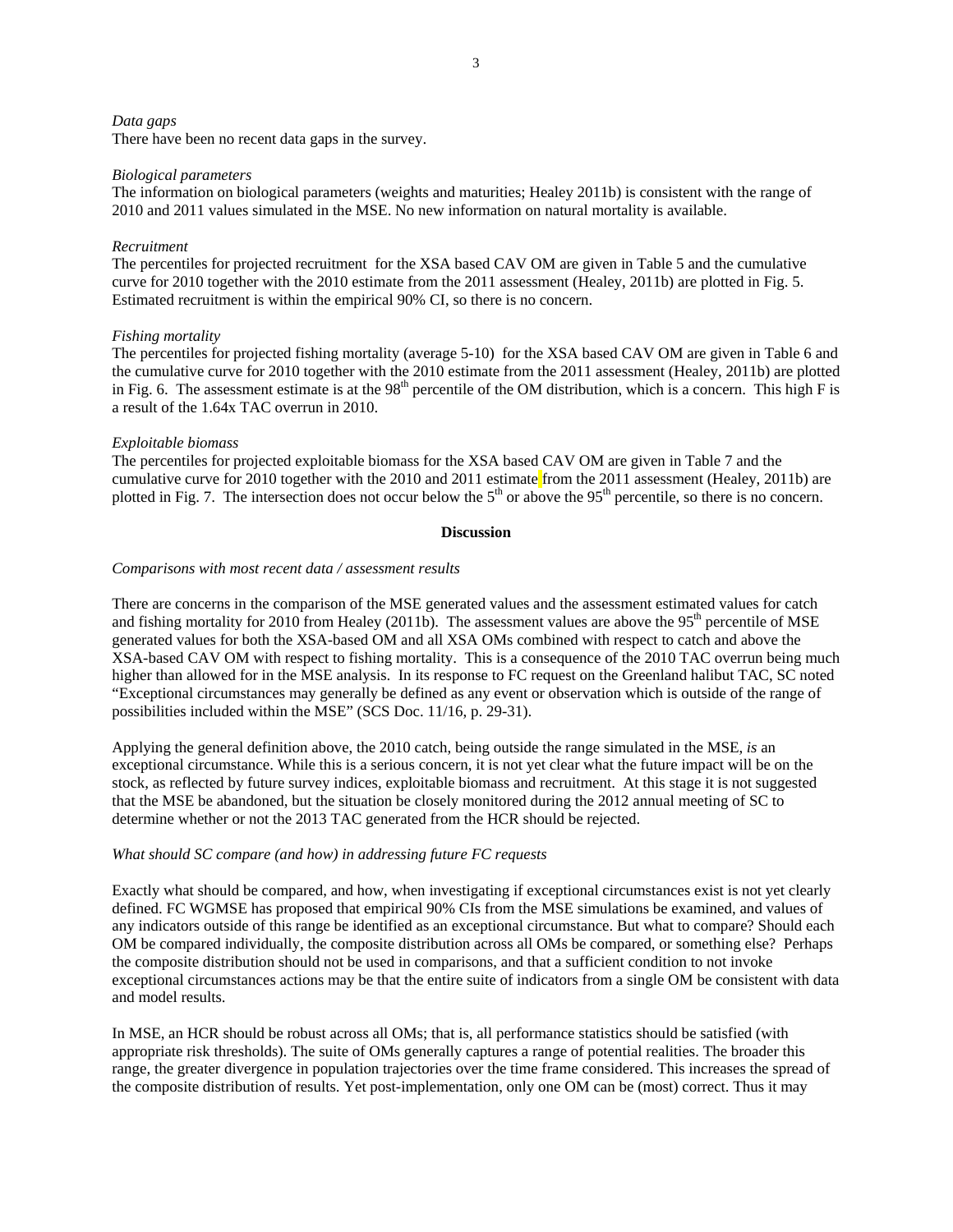suffice that reality (whether data or updated assessment model) be consistent with only one OM evaluated in the MSE.

Fig. 8 illustrates a hypothetical example, based on Canadian fall survey data from 1996 – 2010. Survey results were simulated ten years into the future under two assumptions about the survey mean (i.e. consider cases as two OMs). Annual survey values (n=10,000) were drawn from a normal distribution with a CV of 23% (computed from survey data over this period) assuming either:

- i) survey mean increases by 3% per annum (starting from 2010 index value), or
- ii) survey mean constant (at 2010 index value).

The 90% empirical CIs for each of these scenarios are given by dashed lines. The 90% CI from the composite distribution is illustrated by the shaded grey polygon.

Would a hypothetical index data value of 12.25 in 2013 be exceptional? In this simulation, the probability of the survey being less than this value is  $p=0$  under i),  $p=0.16$  under ii) and  $p<0.01$  for the composite distribution. Hence on an individual OM basis, using the 90% CI rule, this survey would be considered an exceptional circumstance under i) but not ii), and it would also be considered exceptional if looking at the composite distribution.

The best approach on how to conduct comparisons with regard to OMs should be further discussed by SC prior to and during the June 2012 meeting.

# **Conclusions**

Using the FC definition of exceptional circumstances, the 2010 catch (well outside the range tested) is indeed an exceptional circumstance. However, we suggest that the MSE be retained but with careful evaluation of the catch and survey data and the updated XSA assessment in June 2012 in relation to MSE simulations in order to determine whether or not the 2013 TAC generated from the HCR should be rejected.

#### **References**

Casas, J.M., and D. González-Troncoso. 2011. Results from Bottom Trawl Survey on Flemish Cap of June- July 2010. NAFO SCR Doc. 11/21, Ser. No. N5904.

Healey, B.P. 2011a. Greenland halibut (Reinhardtius hippoglossoides) in NAFO Subarea 2 and Divisions 3KLMNO: Stock Trends based on annual Canadian Research Vessel survey results during 1978-2010. NAFO SCR Doc. 11/31, Ser. No. N5916.

 2011b. An assessment of Greenland halibut (Reinhardtius hippoglossoides) in NAFO Subarea 2 and Divisions 3KLMNO. NAFO SCR Doc. 11/036.

Shelton, P.A. 2011. Evolution and implementation of a management strategy for NAFO Subarea 2 and Divs. 3KLMNO Greenland halibut fishery. NAFO SCR Doc. 11/042.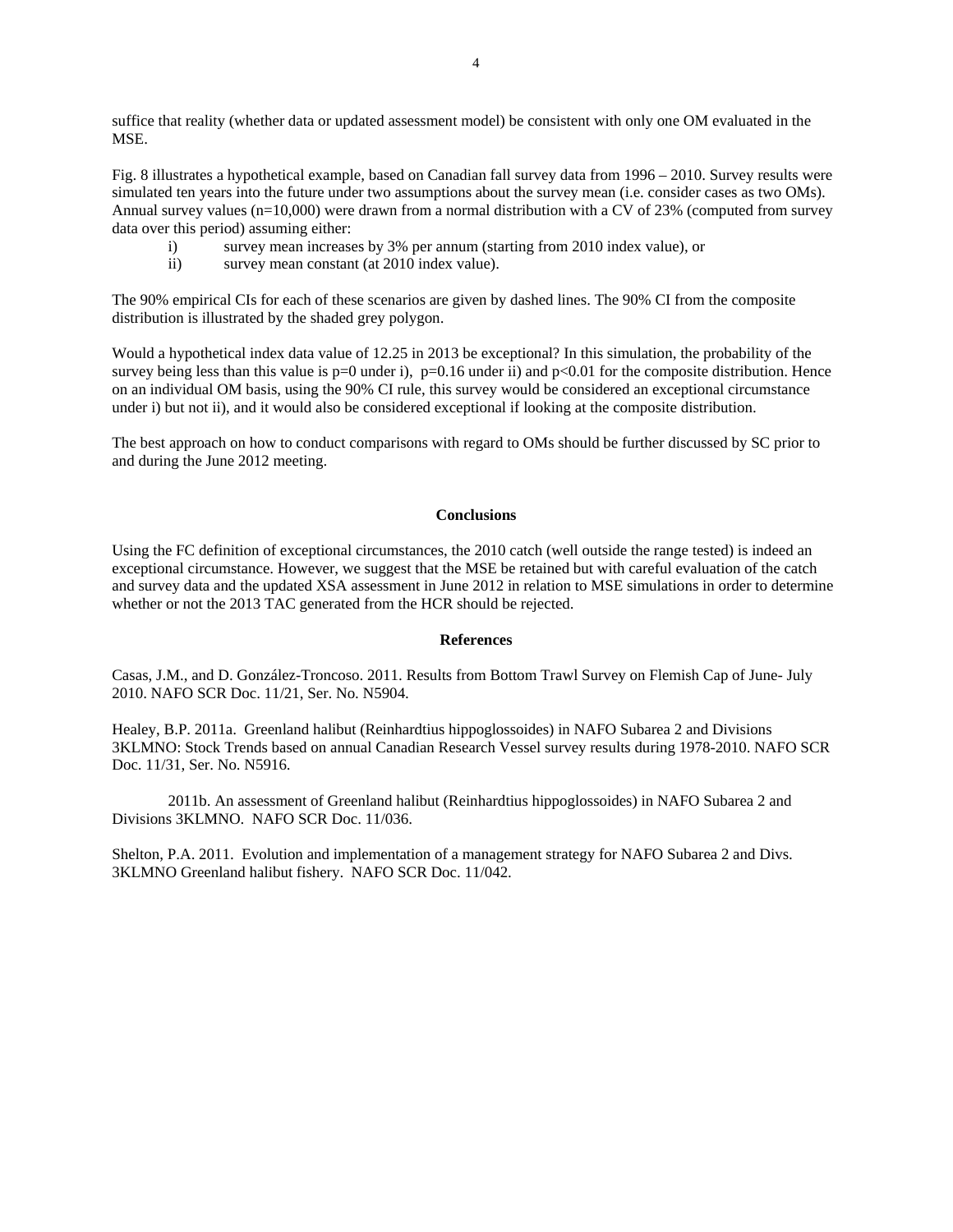**Table 1**. Percentiles for the projected survey biomass (mean weight per tow) under the adopted Management Strategy for the XSA-based Current Assessment View operating model (CAV).

| Canadian Fall Survey   |             |       |       |       |       |       |       |
|------------------------|-------------|-------|-------|-------|-------|-------|-------|
| Year                   | 5%          | 15%   | 25%   | 50%   | 75%   | 85%   | 95%   |
| 2010                   | 13.21       | 15.14 | 15.85 | 17.41 | 19.38 | 20.27 | 21.34 |
| 2011                   | 13.85       | 15.14 | 16.03 | 17.25 | 19.04 | 19.84 | 21.41 |
| 2012                   | 13.88       | 15.46 | 16.06 | 17.80 | 19.02 | 19.59 | 21.65 |
| 2013                   | 15.15       | 17.97 | 18.84 | 21.22 | 23.11 | 24.47 | 27.69 |
| 2014                   | 18.41       | 20.71 | 21.57 | 23.55 | 25.87 | 26.72 | 29.30 |
| 2015                   | 19.13       | 21.21 | 22.28 | 24.37 | 26.50 | 27.73 | 30.70 |
| 2016                   | 22.74       | 23.67 | 24.93 | 27.68 | 29.81 | 31.57 | 33.95 |
| 2017                   | 23.68       | 25.73 | 26.78 | 30.30 | 33.31 | 34.84 | 36.30 |
| 2018                   | 21.17       | 23.43 | 24.17 | 27.40 | 30.44 | 31.99 | 33.53 |
| 2019                   | 24.45       | 26.50 | 27.65 | 31.10 | 33.35 | 35.01 | 38.69 |
| 2020                   | 24.18       | 27.09 | 29.32 | 31.88 | 35.75 | 37.34 | 40.31 |
| 2021                   | 23.43       | 25.72 | 28.18 | 30.63 | 34.07 | 35.22 | 38.95 |
| 2022                   | 26.14       | 28.12 | 29.06 | 32.26 | 34.40 | 35.89 | 38.00 |
| 2023                   | 25.58       | 27.22 | 28.43 | 31.31 | 34.50 | 35.64 | 39.41 |
| 2024                   | 25.72       | 28.00 | 30.11 | 33.02 | 36.56 | 38.20 | 40.82 |
| 2025                   | 24.21       | 26.78 | 29.32 | 32.35 | 35.61 | 38.52 | 42.67 |
| 2026                   | 26.25       | 28.40 | 29.91 | 33.26 | 36.50 | 38.92 | 41.89 |
| 2027                   | 22.81       | 25.01 | 26.46 | 30.69 | 32.79 | 34.12 | 36.92 |
| 2028                   | 26.56       | 28.86 | 30.19 | 32.47 | 35.53 | 37.58 | 40.21 |
| 2029                   | 24.31       | 26.90 | 28.98 | 31.34 | 35.52 | 37.11 | 40.96 |
| 2030                   | 25.39       | 27.87 | 29.02 | 31.34 | 34.80 | 36.34 | 39.23 |
|                        |             |       |       |       |       |       |       |
| Canadian Spring Survey |             |       |       |       |       |       |       |
| Year                   | 5%          | 15%   | 25%   | 50%   | 75%   | 85%   | 95%   |
| 2010                   | 0.89        | 1.00  | 1.08  | 1.34  | 1.66  | 1.77  | 2.12  |
| 2011                   | 0.85        | 1.00  | 1.11  | 1.39  | 1.76  | 1.98  | 2.31  |
| 2012                   | 0.83        | 0.92  | 1.05  | 1.37  | 1.62  | 1.79  | 2.05  |
| 2013                   | 0.98        | 1.29  | 1.36  | 1.66  | 1.92  | 2.06  | 2.57  |
| 2014                   | 1.19        | 1.39  | 1.60  | 2.13  | 2.44  | 2.73  | 3.34  |
| 2015                   | 1.33        | 1.51  | 1.78  | 2.08  | 2.49  | 2.73  | 3.29  |
| 2016                   | 1.37        | 1.72  | 1.85  | 2.27  | 2.64  | 2.86  | 3.57  |
| 2017                   | 1.65        | 1.92  | 2.12  | 2.61  | 3.21  | 3.50  | 3.89  |
| 2018                   | 1.50        | 1.71  | 1.80  | 2.26  | 2.92  | 3.26  | 3.44  |
| 2019                   | 1.60        | 1.92  | 2.04  | 2.48  | 2.91  | 3.19  | 3.49  |
| 2020                   | 1.67        | 1.94  | 2.09  | 2.53  | 2.97  | 3.24  | 3.95  |
| 2021                   | 1.50        | 1.79  | 1.99  | 2.38  | 2.77  | 2.95  | 3.83  |
| 2022                   | 1.47        | 1.88  | 2.04  | 2.48  | 3.06  | 3.31  | 3.95  |
| 2023                   | 1.66        | 1.90  | 2.05  | 2.62  | 3.02  | 3.27  | 3.94  |
| 2024                   | 1.74        | 1.86  | 2.01  | 2.49  | 3.08  | 3.38  | 3.74  |
| 2025                   | 1.63        | 1.90  | 2.15  | 2.59  | 3.18  | 3.58  | 3.90  |
| 2026                   | 1.48        | 1.81  | 1.97  | 2.52  | 3.23  | 3.52  | 3.89  |
| 2027                   | 1.46        | 1.73  | 1.92  | 2.31  | 2.70  | 2.99  | 3.46  |
| 2028                   | 1.52        | 1.78  | 2.02  | 2.64  | 3.17  | 3.38  | 3.85  |
| 2029                   | 1.49        | 1.79  | 1.92  | 2.39  | 3.01  | 3.37  | 3.82  |
| 2030                   | 1.55        | 1.76  | 1.96  | 2.36  | 2.82  | 3.08  | 3.69  |
|                        |             |       |       |       |       |       |       |
| EU 0-1400m<br>Year     |             |       |       |       | 75%   |       |       |
|                        | 5%<br>18.54 | 15%   | 25%   | 50%   |       | 85%   | 95%   |
| 2010                   |             | 19.62 | 20.21 | 21.51 | 23.49 | 24.64 | 26.20 |
| 2011                   | 17.39       | 19.05 | 20.14 | 22.18 | 24.11 | 24.74 | 27.06 |
| 2012                   | 18.88       | 20.38 | 21.75 | 24.01 | 26.78 | 28.01 | 29.79 |
| 2013                   | 19.13       | 21.38 | 22.49 | 24.58 | 27.59 | 29.27 | 32.07 |
| 2014                   | 20.00       | 22.03 | 23.60 | 25.82 | 29.11 | 31.40 | 35.28 |
| 2015                   | 20.77       | 22.06 | 23.03 | 26.15 | 28.89 | 31.78 | 34.30 |
| 2016                   | 21.58       | 24.56 | 25.69 | 27.38 | 29.85 | 31.52 | 36.29 |
| 2017                   | 27.32       | 29.93 | 30.86 | 33.35 | 38.11 | 39.86 | 44.39 |
| 2018                   | 29.13       | 31.23 | 33.06 | 36.63 | 40.61 | 42.17 | 47.96 |
| 2019                   | 33.56       | 36.25 | 38.07 | 41.68 | 46.24 | 48.43 | 56.99 |
| 2020                   | 37.02       | 41.22 | 43.80 | 48.91 | 54.40 | 56.72 | 63.03 |
| 2021                   | 40.32       | 43.15 | 47.52 | 51.92 | 57.53 | 61.09 | 66.53 |
| 2022                   | 40.88       | 47.47 | 50.17 | 55.73 | 62.73 | 67.81 | 74.12 |
| 2023                   | 43.49       | 48.09 | 51.87 | 57.26 | 66.71 | 70.37 | 77.05 |
| 2024                   | 45.17       | 48.82 | 52.05 | 60.04 | 65.73 | 69.58 | 82.54 |
| 2025                   | 44.98       | 51.16 | 54.02 | 61.60 | 67.39 | 72.07 | 81.67 |
| 2026                   | 46.86       | 55.62 | 60.55 | 66.91 | 74.42 | 78.89 | 85.43 |
| 2027                   | 47.06       | 53.51 | 56.08 | 62.66 | 71.32 | 73.14 | 82.94 |
| 2028                   | 41.32       | 48.65 | 52.46 | 58.37 | 65.08 | 68.70 | 74.88 |
| 2029                   | 45.07       | 53.28 | 55.97 | 64.11 | 70.66 | 74.45 | 79.05 |
| 2030                   | 45.17       | 52.47 | 56.15 | 63.44 | 70.39 | 75.40 | 84.20 |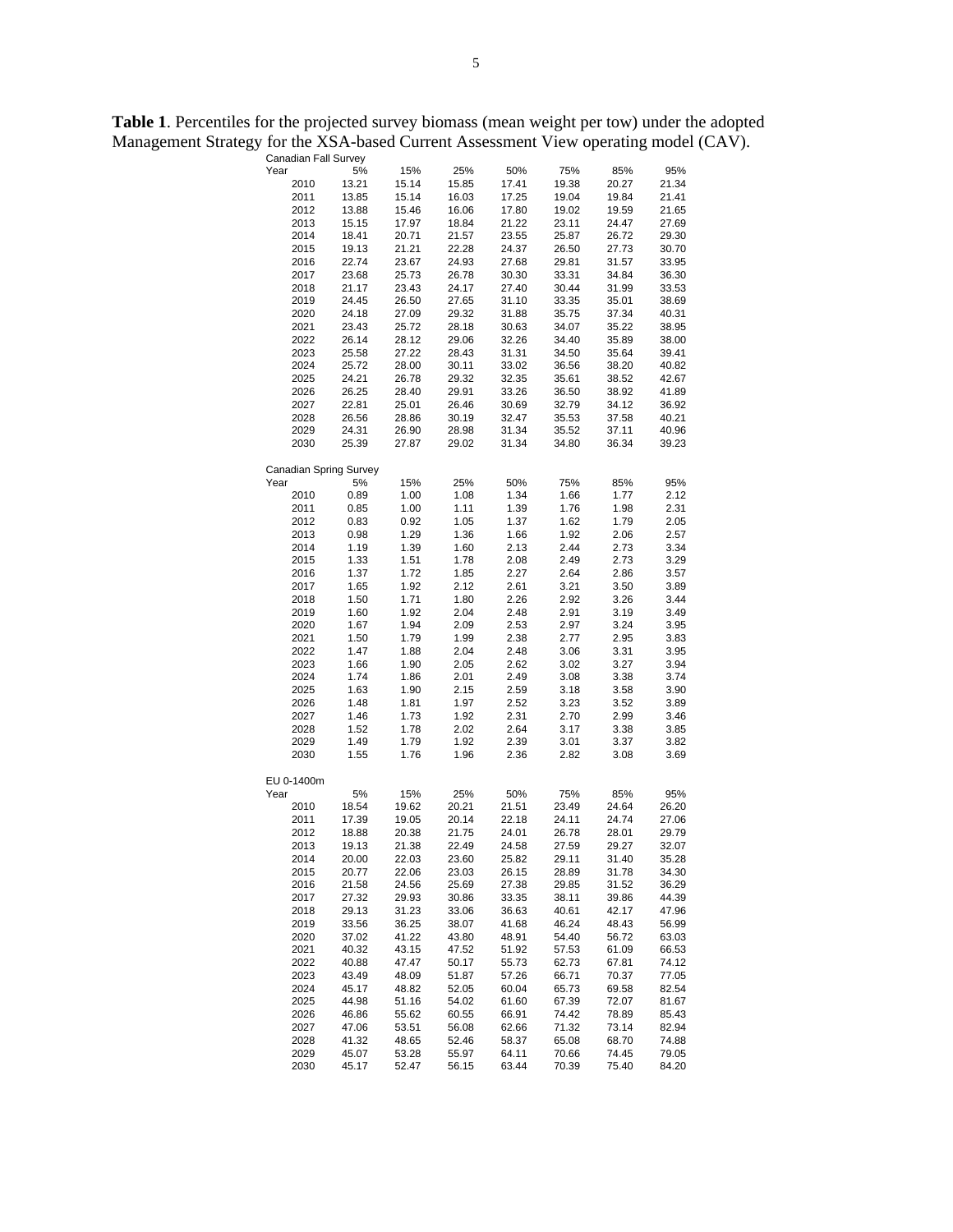**Table 2**. Percentiles for the projected survey biomass (mean weight per tow) under the adopted Management Strategy for all XSA-based operating models.

|              | Canadian Fall Survey         | х            | O            |              |              |              |              |
|--------------|------------------------------|--------------|--------------|--------------|--------------|--------------|--------------|
| Year         | 5%                           | 15%          | 25%          | 50%          | 75%          | 85%          | 95%          |
| 2010         | 13.28                        | 14.70        | 15.55        | 17.37        | 19.20        | 20.25        | 21.87        |
| 2011         | 13.88                        | 15.08        | 15.96        | 17.72        | 19.72        | 20.66        | 22.81        |
| 2012         | 13.94                        | 15.45        | 16.37        | 18.13        | 20.24        | 21.64        | 23.41        |
| 2013         | 17.00                        | 18.87        | 19.99        | 22.33        | 25.35        | 26.98        | 30.47        |
| 2014         | 19.23                        | 21.28        | 22.58        | 25.84        | 29.55        | 31.62        | 36.96        |
| 2015         | 19.79                        | 22.32        | 23.74        | 26.92        | 31.02        | 34.58        | 39.28        |
| 2016         | 22.74                        | 24.93        | 26.68        | 30.47        | 37.26        | 42.02        | 49.27        |
| 2017         | 23.59                        | 26.54        | 28.71        | 33.27        | 41.26        | 46.08        | 54.48        |
| 2018         | 21.96                        | 24.72        | 26.73        | 31.10        | 40.70        | 45.52        | 55.80        |
| 2019         | 24.70                        | 27.65        | 29.48        | 34.27        | 45.25        | 52.09        | 60.93        |
| 2020         | 25.36                        | 29.22        | 31.55        | 36.59        | 49.47        | 56.82        | 66.91        |
| 2021         | 24.47                        | 27.63        | 29.79        | 34.77        | 48.58        | 55.21        | 64.85        |
| 2022         | 25.43                        | 28.47        | 30.62        | 35.57        | 49.17        | 55.64        | 66.55        |
| 2023         | 25.07                        | 28.16        | 30.21        | 36.41        | 51.16        | 59.50        | 69.00        |
| 2024         | 25.46                        | 29.34        | 31.86        | 37.33        | 51.69        | 60.76        | 72.43        |
| 2025         | 26.29                        | 29.30        | 31.40        | 36.71        | 50.86        | 58.57        | 72.10        |
| 2026         | 27.30                        | 29.85        | 32.25        | 38.12        | 54.98        | 63.28        | 75.98        |
| 2027         | 24.15                        | 27.12        | 29.48        | 34.94        | 49.65        | 56.89        | 67.73        |
| 2028         | 27.10                        | 30.18        | 31.96        | 37.71        | 52.72        | 62.50        | 73.69        |
| 2029         | 25.43                        | 28.95        | 30.88        | 36.95        | 51.05        | 60.17        | 71.95        |
| 2030         | 26.08                        | 28.90        | 30.89        | 36.55        | 52.07        | 60.76        | 73.09        |
|              |                              |              |              |              |              |              |              |
| Year         | Canadian Spring Survey<br>5% | 15%          | 25%          | 50%          | 75%          | 85%          | 95%          |
| 2010         | 0.88                         | 1.02         | 1.10         | 1.34         | 1.63         | 1.76         | 2.04         |
|              | 0.81                         |              | 1.11         | 1.35         | 1.61         | 1.78         | 2.10         |
| 2011         |                              | 1.02         |              | 1.33         | 1.65         |              | 2.14         |
| 2012         | 0.82                         | 0.96         | 1.08         |              |              | 1.82         |              |
| 2013<br>2014 | 1.07                         | 1.30         | 1.44         | 1.71         | 2.08         | 2.30         | 2.76         |
|              | 1.25                         | 1.51         | 1.68         | 2.08         | 2.50<br>2.77 | 2.75         | 3.49         |
| 2015         | 1.37                         | 1.63<br>1.87 | 1.85<br>2.12 | 2.23         |              | 3.14         | 3.77         |
| 2016<br>2017 | 1.55<br>1.66                 | 2.02         | 2.28         | 2.61<br>2.81 | 3.24         | 3.70<br>4.15 | 4.43         |
|              | 1.54                         | 1.87         | 2.07         |              | 3.56         | 3.98         | 5.09<br>5.11 |
| 2018         |                              |              | 2.22         | 2.60<br>2.77 | 3.39<br>3.66 | 4.15         | 5.41         |
| 2019         | 1.64                         | 2.00<br>2.13 | 2.33         | 2.91         |              | 4.44         | 5.73         |
| 2020         | 1.76                         |              |              |              | 3.90         |              | 5.41         |
| 2021         | 1.62<br>1.62                 | 1.92         | 2.20<br>2.23 | 2.74         | 3.54         | 4.07<br>4.37 | 5.36         |
| 2022<br>2023 | 1.65                         | 2.00<br>2.04 | 2.28         | 2.78<br>2.82 | 3.69<br>3.60 | 4.15         | 5.35         |
| 2024         | 1.73                         | 2.01         | 2.27         | 2.91         | 3.73         | 4.36         | 5.34         |
| 2025         | 1.66                         | 2.00         | 2.24         | 2.90         | 3.69         | 4.20         | 5.35         |
| 2026         | 1.67                         | 2.01         | 2.28         | 3.00         | 3.79         | 4.46         | 5.80         |
|              |                              | 1.92         | 2.16         | 2.64         | 3.44         | 3.92         | 4.84         |
| 2027<br>2028 | 1.60<br>1.65                 | 1.99         | 2.30         | 2.88         | 3.62         | 4.27         | 5.45         |
| 2029         | 1.63                         | 1.89         | 2.17         | 2.74         | 3.60         | 4.04         | 5.35         |
| 2030         | 1.65                         | 1.99         | 2.24         | 2.83         | 3.64         | 4.22         | 5.03         |
|              |                              |              |              |              |              |              |              |
| EU 0-1400m   |                              |              |              |              |              |              |              |
| Year         | 5%                           | 15%          | 25%          | 50%          | 75%          | 85%          | 95%          |
| 2010         | 18.31                        | 19.79        | 20.79        | 22.59        | 24.66        | 25.66        | 27.55        |
| 2011         | 17.96                        | 19.64        | 20.81        | 23.05        | 25.75        | 27.57        | 29.79        |
| 2012         | 18.98                        | 20.91        | 22.40        | 25.46        | 29.47        | 32.31        | 35.73        |
| 2013         | 18.59                        | 21.17        | 22.88        | 26.37        | 31.39        | 34.67        | 40.11        |
| 2014         | 19.82                        | 22.01        | 23.93        | 28.29        | 34.46        | 38.33        | 44.70        |
| 2015         | 19.55                        | 22.20        | 24.19        | 28.67        | 35.12        | 39.12        | 45.80        |
| 2016         | 21.41                        | 24.37        | 26.26        | 30.93        | 37.56        | 42.22        | 49.24        |
| 2017         | 26.79                        | 29.98        | 32.78        | 38.83        | 49.61        | 55.12        | 66.26        |
| 2018         | 28.51                        | 32.11        | 35.39        | 42.58        | 56.85        | 63.50        | 79.08        |
| 2019         | 32.49                        | 36.72        | 39.89        | 49.81        | 68.24        | 77.44        | 94.92        |
| 2020         | 37.19                        | 42.54        | 46.13        | 59.63        | 84.08        | 96.92        | 120.75       |
| 2021         | 38.91                        | 45.05        | 49.73        | 65.58        | 96.42        | 113.27       | 149.23       |
| 2022         | 41.28                        | 48.11        | 52.46        | 73.06        | 108.34       | 134.92       | 185.10       |
| 2023         | 43.11                        | 49.07        | 53.82        | 76.79        | 118.15       | 153.23       | 219.27       |
| 2024         | 44.08                        | 50.28        | 54.80        | 81.39        | 124.54       | 166.34       | 237.96       |
| 2025         | 44.84                        | 51.28        | 56.11        | 79.00        | 128.81       | 171.27       | 255.03       |
| 2026         | 47.37                        | 54.97        | 61.01        | 86.36        | 142.68       | 188.08       | 269.32       |
| 2027         | 45.12                        | 52.50        | 57.19        | 82.83        | 135.73       | 180.15       | 262.83       |
| 2028         | 42.17                        | 47.62        | 53.40        | 77.40        | 125.33       | 164.49       | 236.59       |
| 2029         | 44.37                        | 52.36        | 56.82        | 83.14        | 139.31       | 184.29       | 265.93       |
| 2030         | 45.29                        | 51.48        | 57.60        | 85.96        | 139.49       | 184.25       | 265.57       |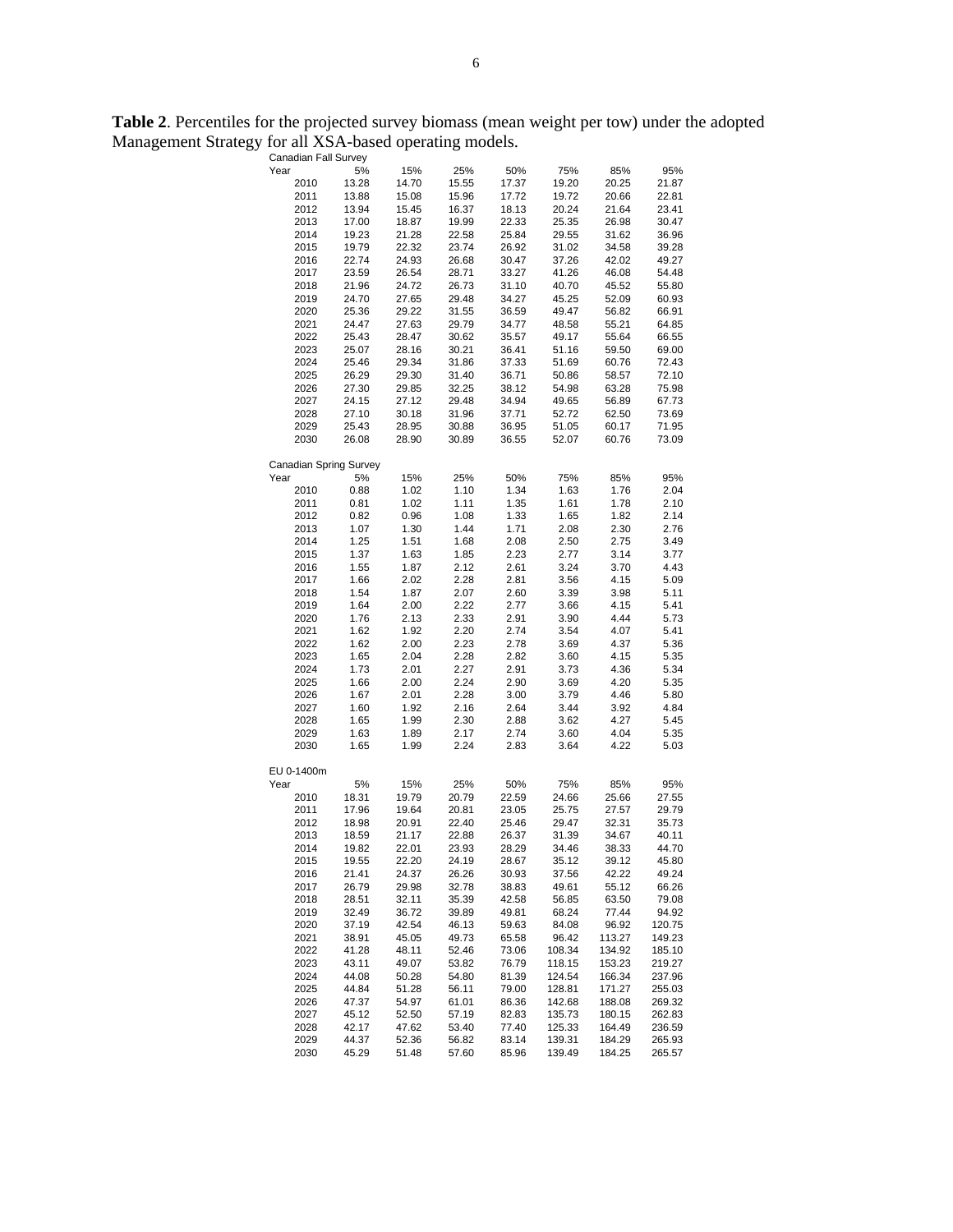**Table 3**. Percentiles for the projected catch values under the adopted Management Strategy for the XSAbased Current Assessment View operating model (CAV).

| Catch |        |        |        |        |        |        |        |
|-------|--------|--------|--------|--------|--------|--------|--------|
| Year  | 5%     | 15%    | 25%    | 50%    | 75%    | 85%    | 95%    |
| 2010  | 21.350 | 21.350 | 22.225 | 23.100 | 24.850 | 25,375 | 25.375 |
| 2011  | 16.625 | 16.625 | 16.625 | 16.911 | 17.366 | 17.624 | 17.963 |
| 2012  | 15.794 | 15.794 | 15.843 | 16.300 | 17.054 | 17.414 | 17.866 |
| 2013  | 15.004 | 15.096 | 15.237 | 15.824 | 16.676 | 17.118 | 18.140 |
| 2014  | 14.414 | 14.703 | 15.067 | 15.710 | 16.529 | 17.036 | 18.130 |
| 2015  | 14.716 | 15.137 | 15.505 | 16.239 | 16.913 | 17.511 | 18.678 |
| 2016  | 15.220 | 15.891 | 16.102 | 16.923 | 17.686 | 18.315 | 19.612 |
| 2017  | 15.981 | 16.662 | 16.889 | 17.714 | 18.524 | 19.132 | 20.588 |
| 2018  | 16.696 | 17.474 | 17.640 | 18.514 | 19.207 | 20.037 | 21.291 |
| 2019  | 17.531 | 18.300 | 18.398 | 19.288 | 20.167 | 20.967 | 22.061 |
| 2020  | 18.247 | 19.025 | 19.314 | 20.249 | 21.062 | 21.878 | 23.164 |
| 2021  | 19.089 | 19.573 | 20.269 | 21.160 | 22.081 | 22.736 | 23.985 |
| 2022  | 19.775 | 20.510 | 21.108 | 21.830 | 22,975 | 23.662 | 24.670 |
| 2023  | 20.414 | 21.185 | 21.618 | 22.657 | 23.556 | 24.347 | 25.422 |
| 2024  | 20.731 | 21.899 | 22.345 | 23.583 | 24.418 | 25.174 | 26.439 |
| 2025  | 20.568 | 22.260 | 23.052 | 24.391 | 25.224 | 25.825 | 26.951 |
| 2026  | 20.840 | 22.574 | 23.634 | 24.862 | 25,898 | 26.621 | 27.613 |
| 2027  | 20.823 | 22.610 | 23.654 | 25.007 | 26.487 | 27.211 | 28.850 |
| 2028  | 20.562 | 22.513 | 23.354 | 25.235 | 26.568 | 27.351 | 29.838 |
| 2029  | 20.645 | 22.221 | 23.330 | 24.962 | 26.476 | 27.994 | 30.045 |
| 2030  | 20.884 | 22.512 | 23.244 | 24.884 | 26.798 | 27.449 | 29.589 |

**Table 4**. Percentiles for the projected catch values under the adopted Management Strategy for all XSAbased operating models.

| Catch |        |        |        |        |        |        |        |
|-------|--------|--------|--------|--------|--------|--------|--------|
| Year  | 5%     | 15%    | 25%    | 50%    | 75%    | 85%    | 95%    |
| 2010  | 21.350 | 21.350 | 22.225 | 22.225 | 24.850 | 25.375 | 25.375 |
| 2011  | 16.625 | 16.625 | 16.625 | 16.965 | 17.459 | 17.738 | 18.059 |
| 2012  | 15.794 | 15.794 | 15.843 | 16.310 | 17.138 | 17.508 | 18.100 |
| 2013  | 15.004 | 15.018 | 15.236 | 15.815 | 16.747 | 17.337 | 18.234 |
| 2014  | 14.389 | 14.852 | 15.119 | 15.822 | 16.811 | 17.509 | 18.606 |
| 2015  | 14.661 | 15.233 | 15.670 | 16.431 | 17.507 | 18.162 | 19.467 |
| 2016  | 15.146 | 15.880 | 16.336 | 17.206 | 18.329 | 19.041 | 20.438 |
| 2017  | 15.810 | 16.618 | 17.079 | 18.027 | 19.233 | 19.979 | 21.418 |
| 2018  | 16.590 | 17.445 | 17.899 | 18.894 | 20.171 | 20.951 | 22.479 |
| 2019  | 17.412 | 18.219 | 18.722 | 19.797 | 21.133 | 21.990 | 23.534 |
| 2020  | 18.192 | 19.102 | 19.631 | 20.715 | 22.180 | 23.016 | 24.711 |
| 2021  | 18.863 | 19.965 | 20.521 | 21.664 | 23.174 | 24.128 | 25.849 |
| 2022  | 19.542 | 20.755 | 21.271 | 22.549 | 24.177 | 25.277 | 27.139 |
| 2023  | 20.211 | 21.367 | 22.112 | 23.427 | 25.272 | 26.395 | 28.465 |
| 2024  | 20.768 | 22,009 | 22.759 | 24.397 | 26.333 | 27.449 | 29.452 |
| 2025  | 21.073 | 22.474 | 23.552 | 25.235 | 27.368 | 28.597 | 30.802 |
| 2026  | 21.131 | 22.996 | 23.996 | 25.962 | 28.252 | 29.615 | 32.082 |
| 2027  | 21.148 | 22.842 | 24.045 | 26.194 | 29.197 | 30.759 | 32.918 |
| 2028  | 21.193 | 22.811 | 23.781 | 26.507 | 29.674 | 31.243 | 34.303 |
| 2029  | 21.105 | 22.681 | 23.800 | 26.645 | 29.797 | 31.923 | 34.154 |
| 2030  | 21.083 | 22.738 | 23.835 | 26.933 | 30.049 | 31.913 | 34.886 |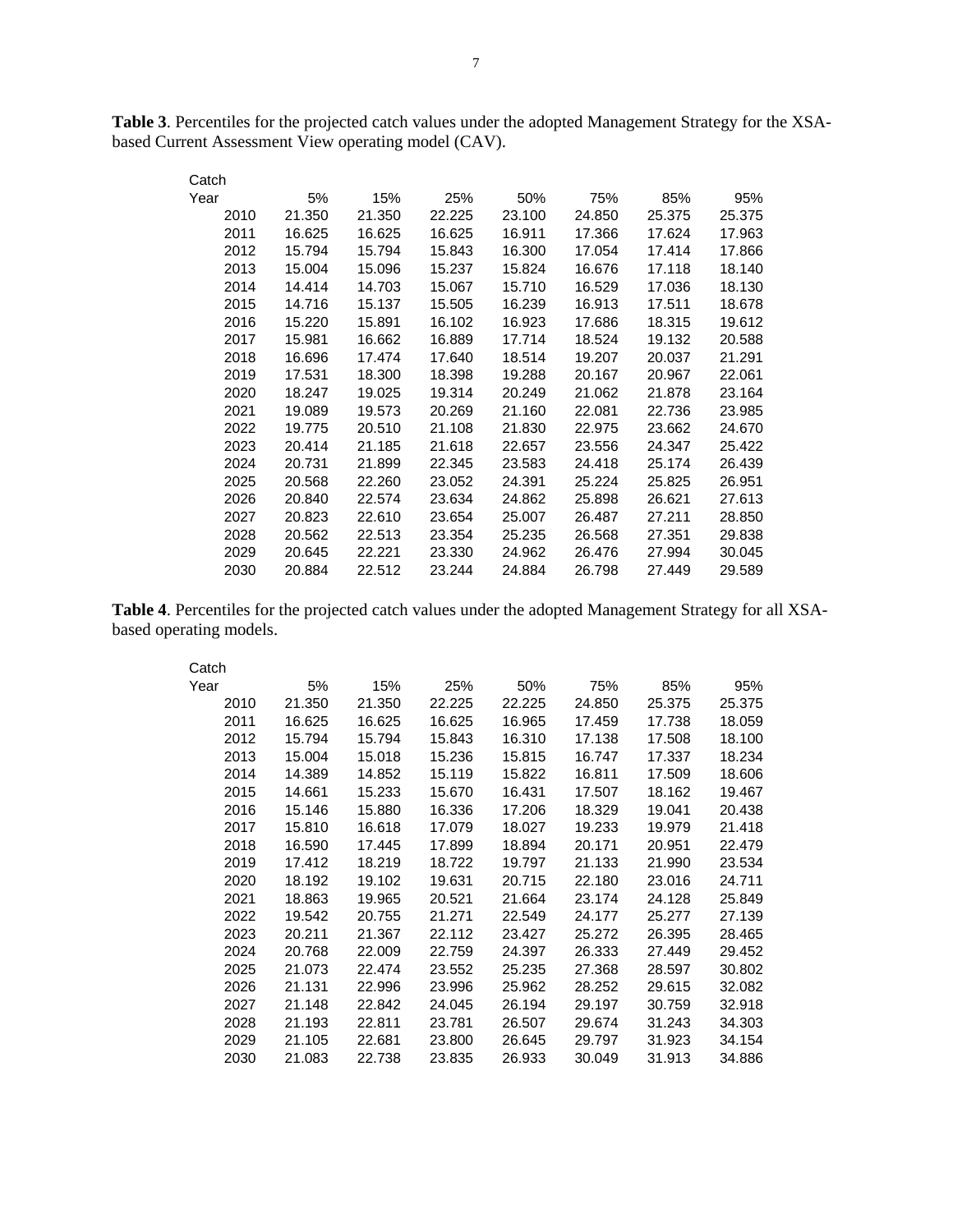| Recruits |        |        |        |        |        |        |        |
|----------|--------|--------|--------|--------|--------|--------|--------|
| Year     | 5%     | 15%    | 25%    | 50%    | 75%    | 85%    | 95%    |
| 2010     | 91133  | 99286  | 105736 | 113731 | 123178 | 128811 | 146539 |
| 2011     | 99583  | 107142 | 110270 | 121502 | 131524 | 134516 | 143530 |
| 2012     | 99874  | 107175 | 112017 | 121880 | 132344 | 136977 | 143644 |
| 2013     | 101958 | 109593 | 114384 | 123191 | 131718 | 138194 | 143540 |
| 2014     | 103215 | 110930 | 117438 | 124553 | 135062 | 138775 | 144425 |
| 2015     | 104595 | 112308 | 116816 | 124321 | 130272 | 136589 | 141567 |
| 2016     | 105360 | 114077 | 119946 | 125499 | 133201 | 136911 | 147159 |
| 2017     | 107504 | 113390 | 117346 | 126750 | 135448 | 137791 | 146065 |
| 2018     | 107554 | 113654 | 117355 | 125840 | 134662 | 138738 | 147714 |
| 2019     | 104015 | 112359 | 117047 | 125008 | 132667 | 138926 | 145875 |
| 2020     | 105549 | 115724 | 118624 | 126072 | 133176 | 136926 | 144674 |
| 2021     | 106060 | 112749 | 117387 | 124772 | 132902 | 138570 | 147664 |
| 2022     | 108375 | 112344 | 116614 | 124106 | 134318 | 138191 | 148169 |
| 2023     | 105258 | 112706 | 116298 | 123591 | 131154 | 137569 | 147892 |
| 2024     | 105260 | 110184 | 114681 | 124212 | 133422 | 140218 | 148435 |
| 2025     | 104529 | 111071 | 114904 | 124180 | 133453 | 138950 | 146083 |
| 2026     | 105602 | 112445 | 114961 | 125248 | 132574 | 135916 | 146117 |
| 2027     | 104568 | 112512 | 116827 | 123849 | 133899 | 137587 | 145502 |
| 2028     | 102495 | 112335 | 114721 | 122813 | 131335 | 135263 | 146362 |
| 2029     | 102689 | 109139 | 113515 | 124283 | 134503 | 138682 | 145284 |
| 2030     | 102186 | 110220 | 113620 | 126053 | 132597 | 136739 | 146660 |

**Table 5.** Percentiles for the projected recruitment values (age 1, thousands) under the adopted Management Strategy for the XSA-based Current Assessment View operating model (CAV).

**Table 6.** Percentiles for the projected fishing mortality (average 5-10) under the adopted Management Strategy for the XSA-based Current Assessment View operating model (CAV).

| Fishing mortality |       |       |       |       |       |       |       |
|-------------------|-------|-------|-------|-------|-------|-------|-------|
| Year              | 5%    | 15%   | 25%   | 50%   | 75%   | 85%   | 95%   |
| 2010              | 0.218 | 0.236 | 0.242 | 0.267 | 0.298 | 0.312 | 0.338 |
| 2011              | 0.178 | 0.190 | 0.200 | 0.217 | 0.239 | 0.254 | 0.271 |
| 2012              | 0.173 | 0.186 | 0.192 | 0.215 | 0.239 | 0.247 | 0.275 |
| 2013              | 0.155 | 0.168 | 0.178 | 0.197 | 0.219 | 0.232 | 0.257 |
| 2014              | 0.149 | 0.162 | 0.170 | 0.188 | 0.212 | 0.228 | 0.256 |
| 2015              | 0.130 | 0.145 | 0.156 | 0.183 | 0.200 | 0.211 | 0.236 |
| 2016              | 0.120 | 0.129 | 0.138 | 0.158 | 0.171 | 0.181 | 0.202 |
| 2017              | 0.112 | 0.118 | 0.123 | 0.136 | 0.147 | 0.156 | 0.175 |
| 2018              | 0.102 | 0.114 | 0.117 | 0.126 | 0.139 | 0.145 | 0.152 |
| 2019              | 0.097 | 0.106 | 0.112 | 0.120 | 0.134 | 0.141 | 0.153 |
| 2020              | 0.095 | 0.102 | 0.107 | 0.117 | 0.127 | 0.132 | 0.140 |
| 2021              | 0.090 | 0.097 | 0.103 | 0.112 | 0.127 | 0.132 | 0.144 |
| 2022              | 0.086 | 0.094 | 0.099 | 0.108 | 0.122 | 0.129 | 0.140 |
| 2023              | 0.078 | 0.091 | 0.096 | 0.111 | 0.122 | 0.127 | 0.137 |
| 2024              | 0.083 | 0.089 | 0.094 | 0.107 | 0.121 | 0.123 | 0.136 |
| 2025              | 0.081 | 0.086 | 0.090 | 0.104 | 0.116 | 0.123 | 0.134 |
| 2026              | 0.083 | 0.087 | 0.094 | 0.103 | 0.117 | 0.121 | 0.137 |
| 2027              | 0.074 | 0.084 | 0.088 | 0.098 | 0.121 | 0.128 | 0.145 |
| 2028              | 0.074 | 0.080 | 0.087 | 0.097 | 0.112 | 0.124 | 0.133 |
| 2029              | 0.068 | 0.078 | 0.082 | 0.098 | 0.113 | 0.119 | 0.147 |
| 2030              | 0.068 | 0.076 | 0.086 | 0.097 | 0.113 | 0.118 | 0.135 |
|                   |       |       |       |       |       |       |       |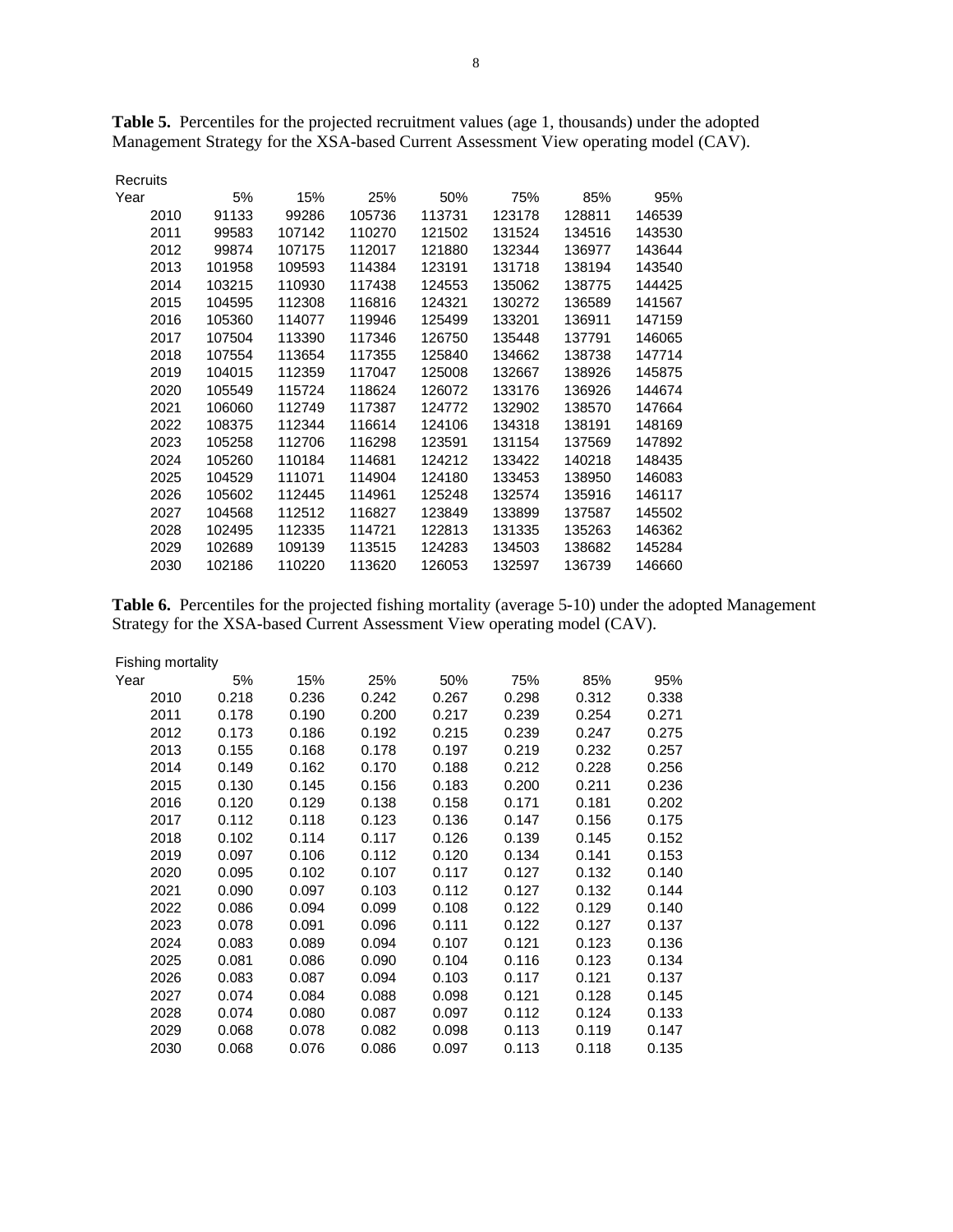| Table 7. Percentiles for the projected exploitable biomass under the adopted Management Strategy for |  |
|------------------------------------------------------------------------------------------------------|--|
| the XSA-based Current Assessment View operating model (CAV).                                         |  |

| Year | 5%     | 15%    | 25%    | 50%    | 75%    | 85%    | 95%    |
|------|--------|--------|--------|--------|--------|--------|--------|
| 2010 | 67253  | 70732  | 73075  | 78490  | 84367  | 85883  | 91608  |
| 2011 | 55603  | 60489  | 63163  | 68090  | 71444  | 74258  | 81487  |
| 2012 | 48179  | 52814  | 55496  | 60662  | 64407  | 69210  | 74044  |
| 2013 | 50172  | 53466  | 54855  | 61372  | 68509  | 72930  | 77967  |
| 2014 | 58887  | 63018  | 66292  | 71301  | 78611  | 82276  | 87384  |
| 2015 | 71671  | 74959  | 78239  | 82572  | 90963  | 96361  | 103306 |
| 2016 | 82535  | 85584  | 87636  | 93270  | 103193 | 107278 | 115816 |
| 2017 | 94659  | 99958  | 102289 | 108954 | 117484 | 122225 | 130801 |
| 2018 | 102255 | 109354 | 114292 | 119569 | 129975 | 134093 | 140662 |
| 2019 | 106371 | 114233 | 116946 | 124523 | 132300 | 136220 | 143815 |
| 2020 | 107046 | 116738 | 121304 | 126915 | 135219 | 140526 | 151269 |
| 2021 | 113321 | 118423 | 121941 | 128255 | 136680 | 142695 | 150907 |
| 2022 | 116163 | 121101 | 123944 | 129443 | 138666 | 142106 | 152141 |
| 2023 | 115571 | 121590 | 123833 | 129852 | 140914 | 145732 | 152462 |
| 2024 | 117760 | 120721 | 124737 | 131571 | 140906 | 145470 | 151582 |
| 2025 | 118154 | 122428 | 125718 | 132929 | 140787 | 146507 | 153610 |
| 2026 | 117181 | 122952 | 125345 | 133997 | 140181 | 142794 | 152269 |
| 2027 | 116908 | 122466 | 124898 | 132355 | 139740 | 145392 | 152988 |
| 2028 | 115207 | 121536 | 125952 | 133094 | 139356 | 147071 | 151971 |
| 2029 | 113115 | 119873 | 125959 | 132858 | 141364 | 145815 | 154001 |
| 2030 | 114287 | 121776 | 124969 | 133213 | 139967 | 145642 | 153439 |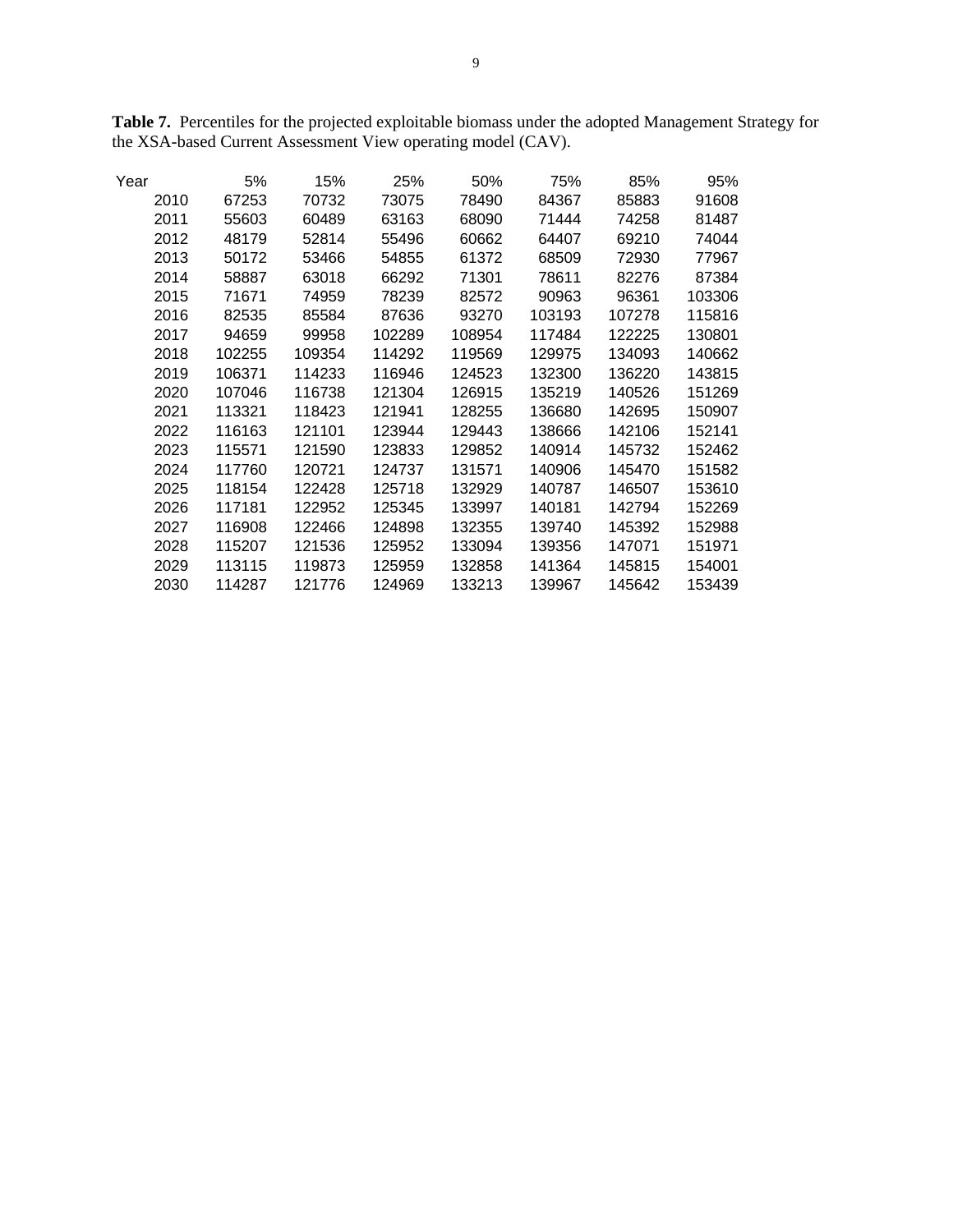

**Fig. 1.** Cumulative frequency distribution for the projected survey biomass (mean weight per tow) at the beginning of 2010 under the adopted Management Strategy for the XSA-based Current Assessment View operating model (CAV). Vertical broken lines lines are the results from the 2010 surveys (see Healey, 2011a, for Canadian surveys; Casas and Gonzalez Troncoso, 2011, for EU survey).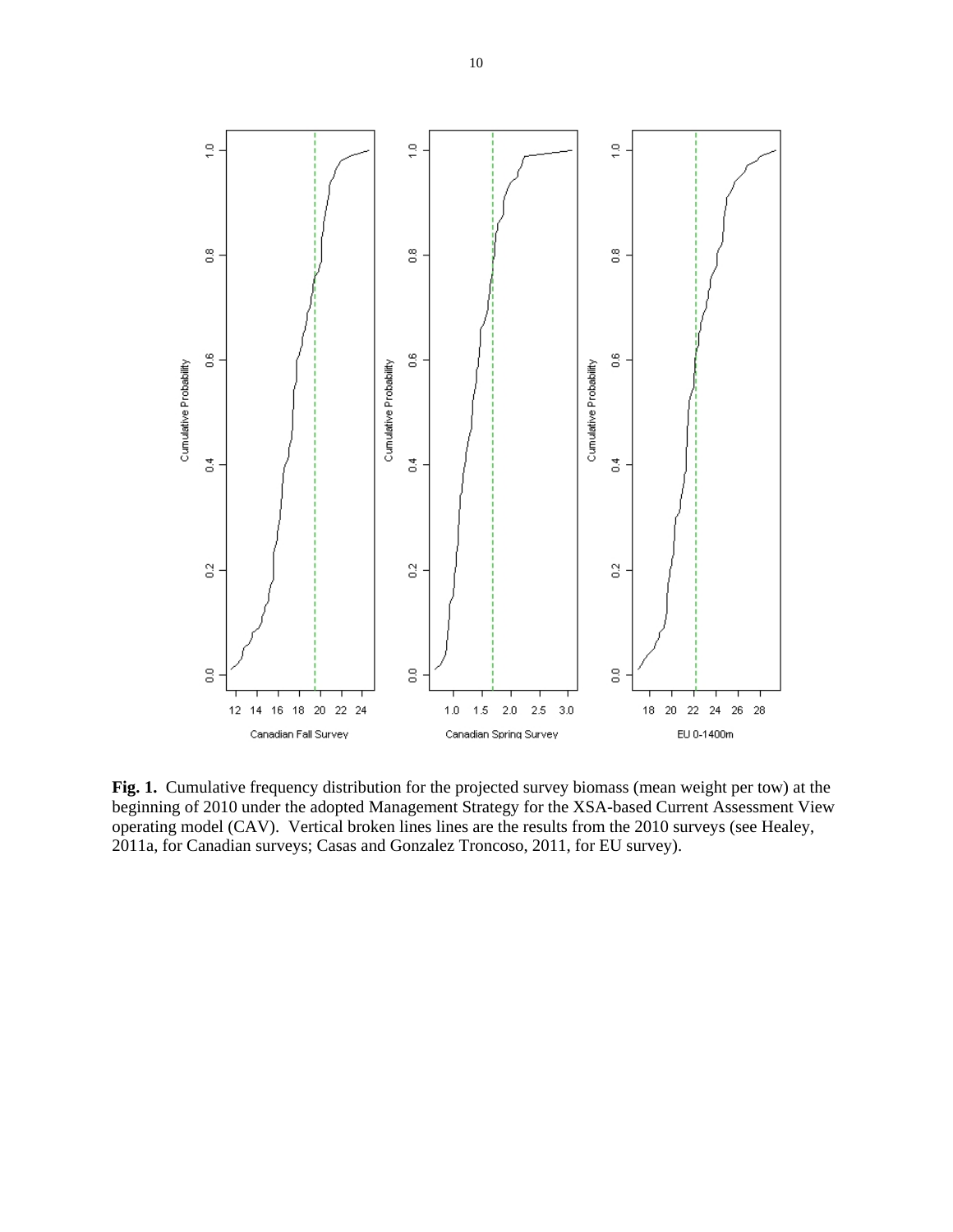

**Fig. 2.** Cumulative frequency distribution for the projected survey biomass (mean weight per tow) at the beginning of 2010 under the adopted Management Strategy for all XSA-based operating models. Vertical broken lines lines are the results from the 2010 surveys (see Healey, 2011a for Canadian surveys; Casas and Gonzalez Troncoso, 2011, for EU survey).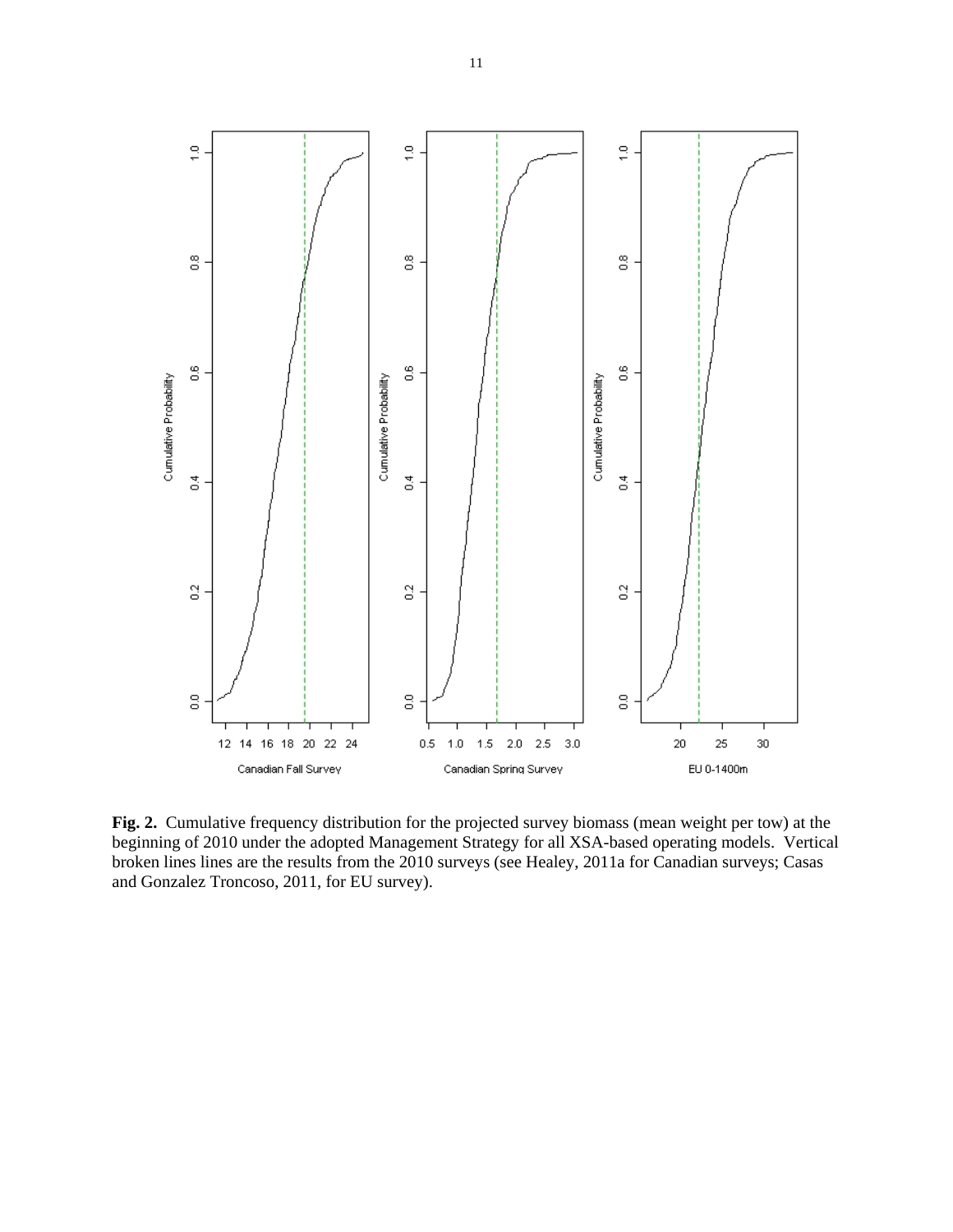

**Fig. 3.** Cumulative frequency distribution for the projected catch values for 2010 under the adopted Management Strategy for the XSA-based Current Assessment View operating model (CAV). Vertical broken lines lines are the corresponding estimates from the 2011 stock assessment (Healey, 2011b).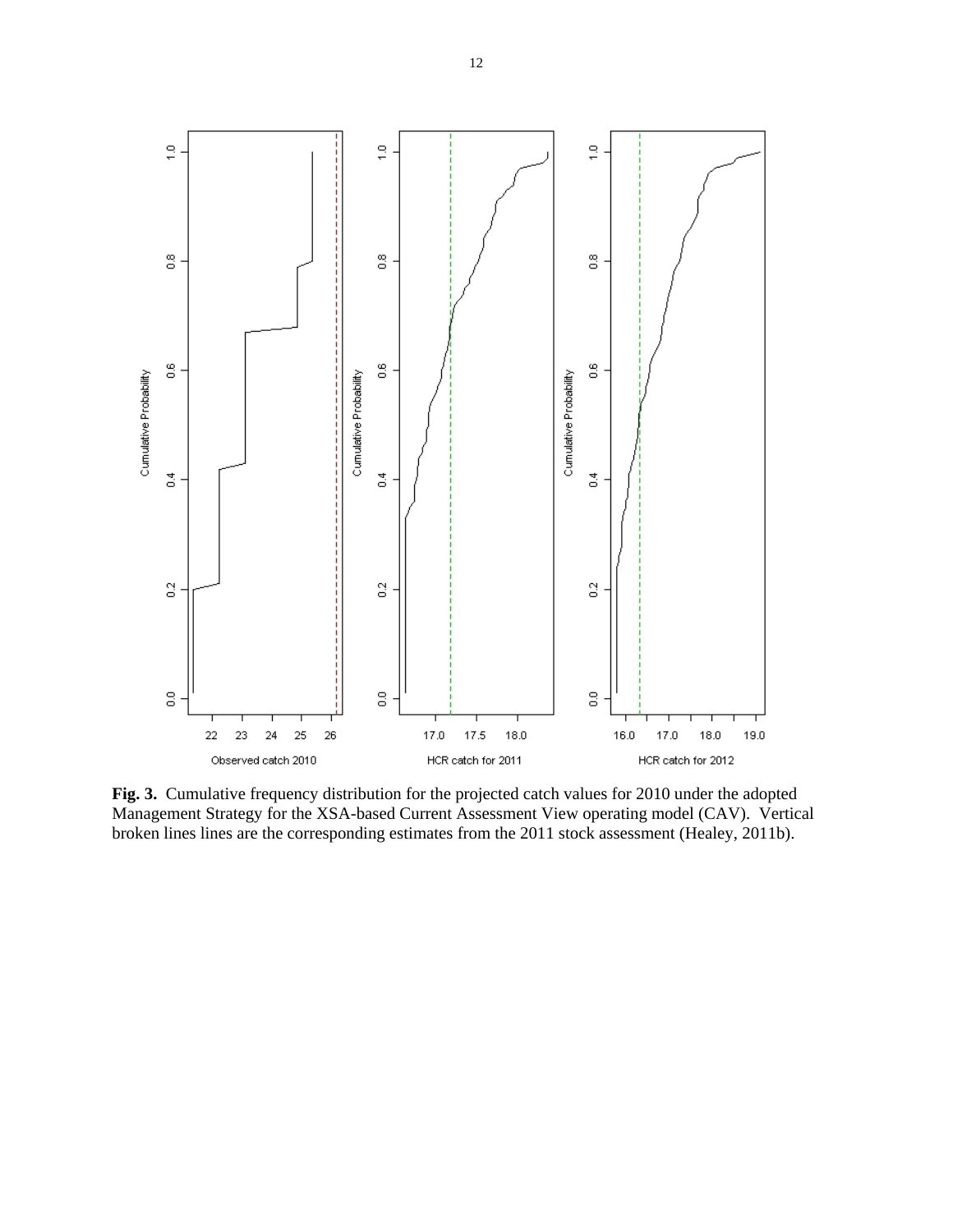

**Fig. 4.** Cumulative frequency distribution for the projected catch values for 2010 -12 under the adopted Management Strategy for all XSA-based operating models. Vertical broken lines lines are the corresponding estimates from the 2011 stock assessment (Healey, 2011b). For 2011 and 2012 the vertical lines are calculated by applying the adopted management strategy harvest control rule to the observed simulated survey data.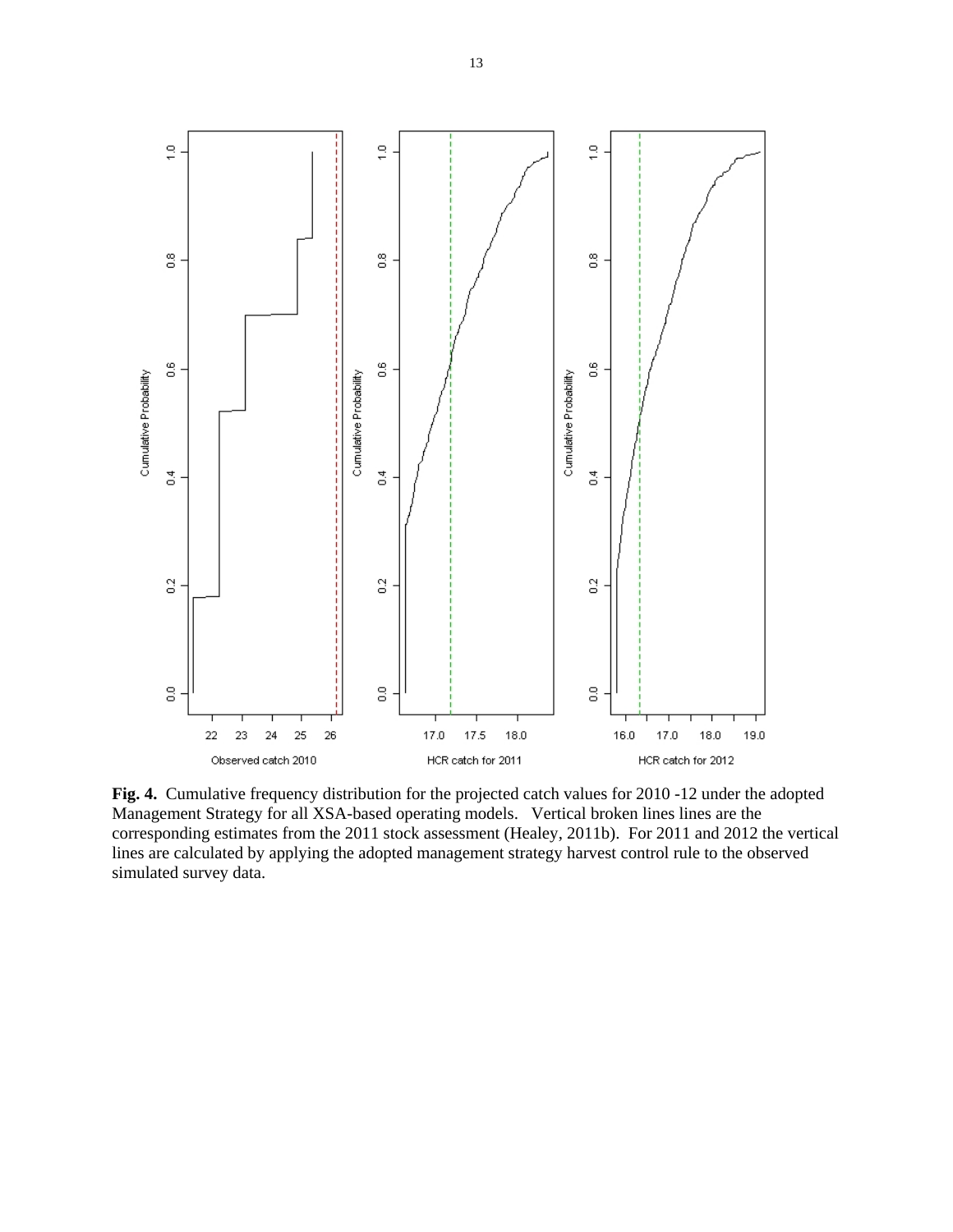

**Fig. 5.** Cumulative frequency distribution for the projected recruitment (age 1, thousands) at the beginning of 2010 under the adopted Management Strategy for the XSA-based CAV operating models. The vertical broken line represents the corresponding estimate from the 2011 stock assessment (Healey, 2011b).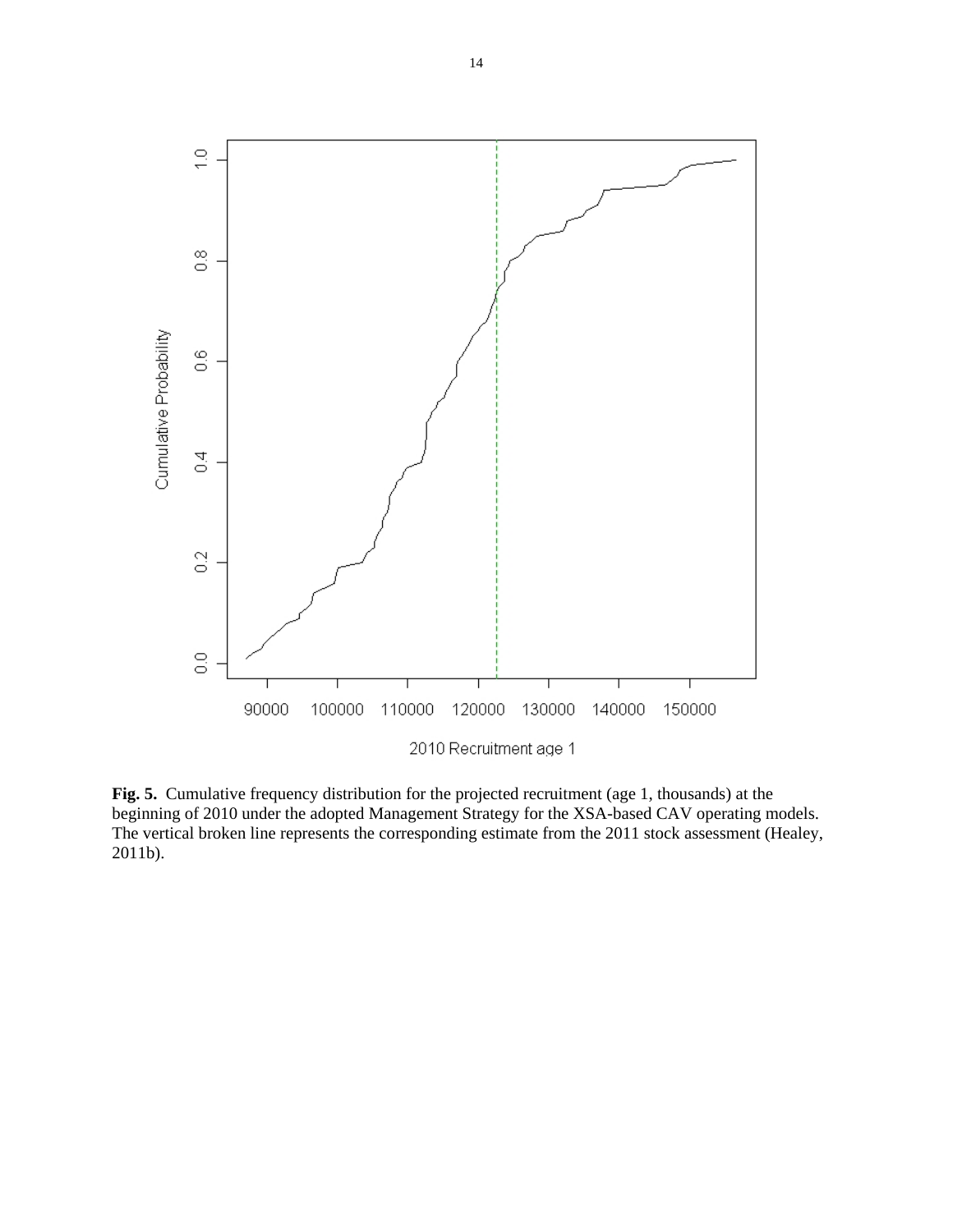

**Fig. 6.** Cumulative frequency distribution for the projected fishing mortality (average age 5-10) in 2010 under the adopted Management Strategy for the XSA-based CAV operating models. The vertical broken line represents the corresponding estimate from the 2011 stock assessment (Healey, 2011b).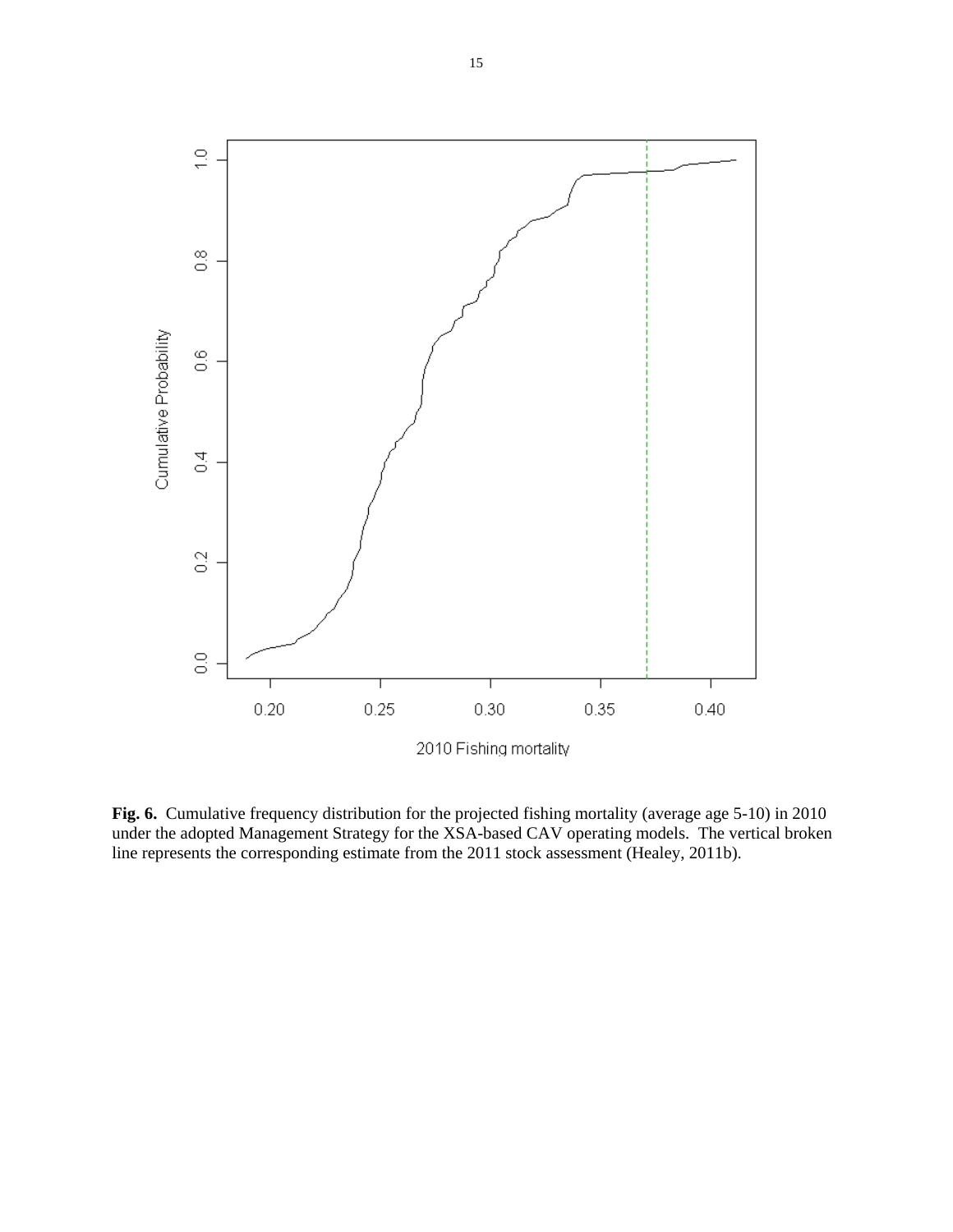

**Fig. 7.** Cumulative frequency distribution for the projected exploitable biomass (5-9) in 2010 and 2011 under the adopted Management Strategy for the XSA-based CAV operating models. The vertical broken lines represent the corresponding estimate from the 2011 stock assessment (Healey, 2011b).